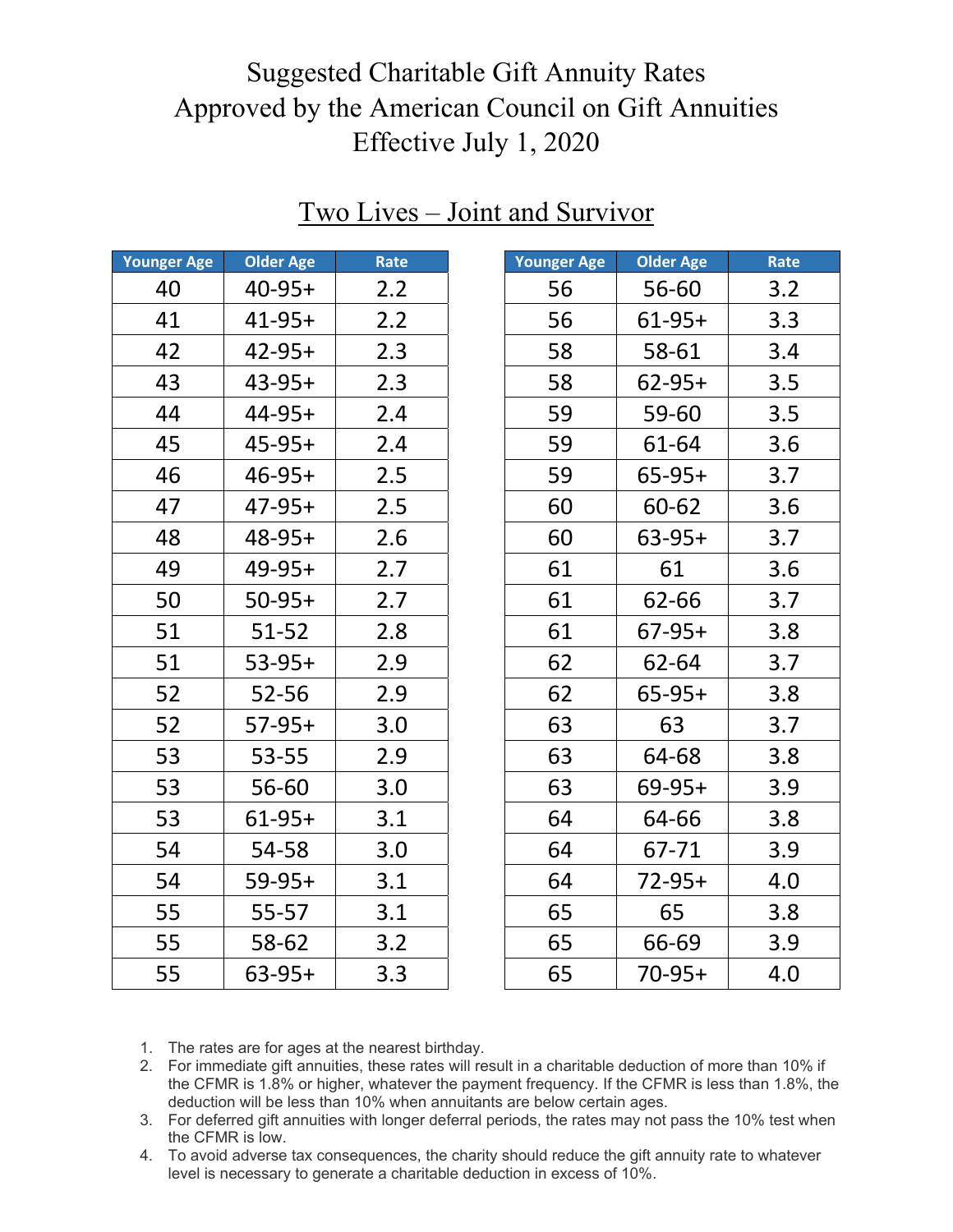| <b>Younger Age</b> | Older Age | Rate |
|--------------------|-----------|------|
| 66                 | 66-67     | 3.9  |
| 66                 | 68-71     | 4.0  |
| 66                 | 72-95+    | 4.1  |
| 68                 | 68        | 4.0  |
| 68                 | 69-72     | 4.1  |
| 68                 | $73 - 75$ | 4.2  |
| 68                 | $76-95+$  | 4.3  |
| 69                 | 69-70     | 4.1  |
| 69                 | 71-73     | 4.2  |
| 69                 | $74 - 77$ | 4.3  |
| 69                 | 78-95+    | 4.4  |
| 70                 | 70-72     | 4.2  |
| 70                 | 73-75     | 4.3  |
| 70                 | 76-78     | 4.4  |
| 70                 | 79-95+    | 4.5  |
| 71                 | 71        | 4.2  |
| 71                 | $72 - 73$ | 4.3  |
| 71                 | 74-76     | 4.4  |
| 71                 | 77-79     | 4.5  |
| 71                 | 80-95+    | 4.6  |
| 72                 | 72        | 4.3  |
| 72                 | 73-74     | 4.4  |
| 72                 | $75 - 77$ | 4.5  |

### Two Lives – Joint and Survivor

| Younger Age | <b>Older Age</b> | Rate |
|-------------|------------------|------|
| 72          | 78-80            | 4.6  |
| 72          | 81-95+           | 4.7  |
| 73          | 73               | 4.4  |
| 73          | 74-75            | 4.5  |
| 73          | 76-77            | 4.6  |
| 73          | 78-80            | 4.7  |
| 73          | 81-83            | 4.8  |
| 73          | 84-95+           | 4.9  |
| 74          | 74               | 4.5  |
| 74          | 75-76            | 4.6  |
| 74          | $77 - 78$        | 4.7  |
| 74          | 79-80            | 4.8  |
| 74          | 81-83            | 4.9  |
| 74          | 84-95+           | 5.0  |
| 75          | 75               | 4.6  |
| 75          | 76               | 4.7  |
| 75          | 77-78            | 4.8  |
| 75          | 79-80            | 4.9  |
| 75          | 81-83            | 5.0  |
| 75          | 84-86            | 5.1  |
| 75          | $87-95+$         | 5.2  |
| 76          | 76-77            | 4.8  |
| 76          | 78-79            | 4.9  |

- 2. For immediate gift annuities, these rates will result in a charitable deduction of more than 10% if the CFMR is 1.8% or higher, whatever the payment frequency. If the CFMR is less than 1.8%, the deduction will be less than 10% when annuitants are below certain ages.
- 3. For deferred gift annuities with longer deferral periods, the rates may not pass the 10% test when the CFMR is low.
- 4. To avoid adverse tax consequences, the charity should reduce the gift annuity rate to whatever level is necessary to generate a charitable deduction in excess of 10%.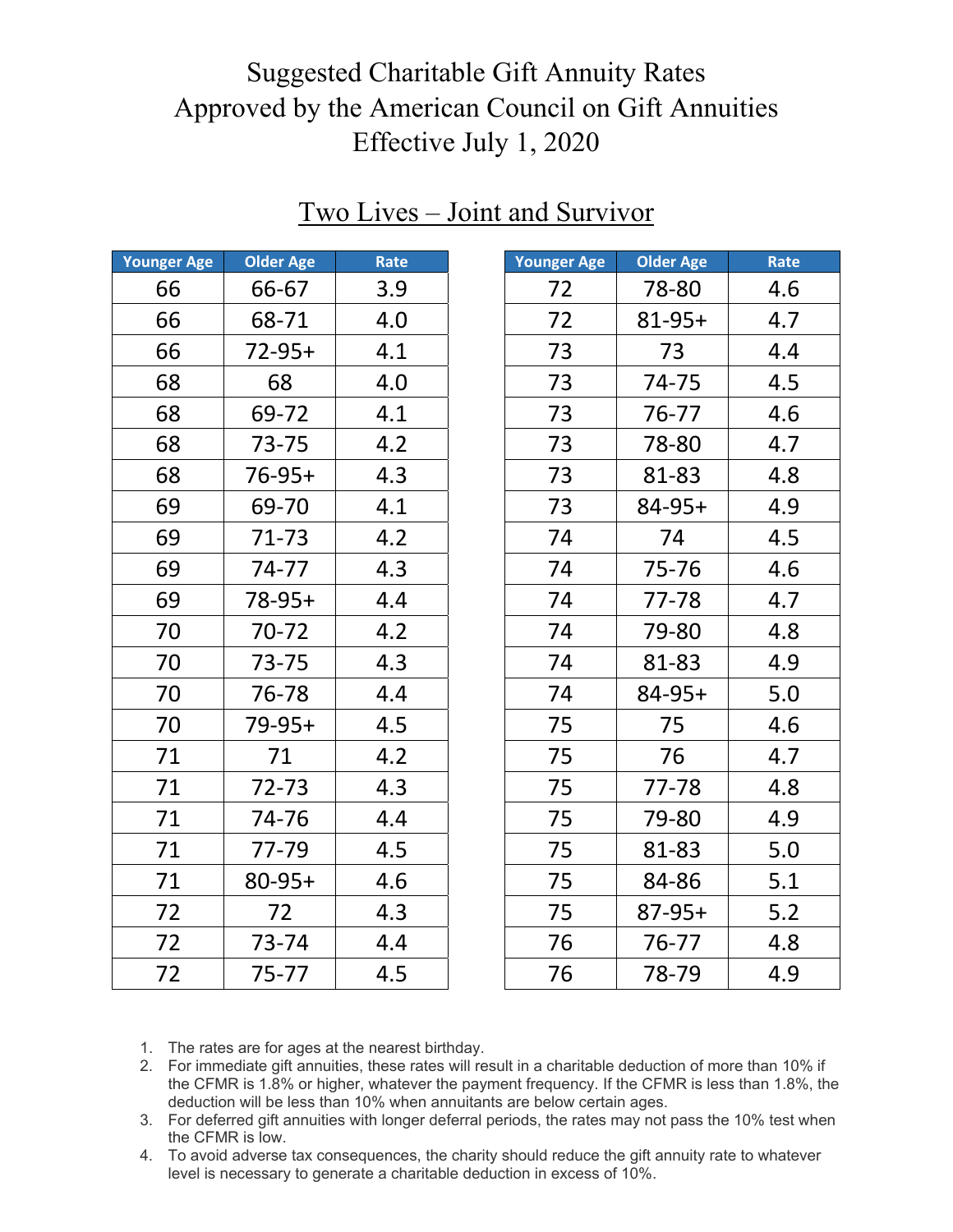| Younger Age | <b>Older Age</b> | Rate |
|-------------|------------------|------|
| 76          | 80               | 5.0  |
| 76          | 81-82            | 5.1  |
| 76          | 83-85            | 5.2  |
| 76          | 86-88            | 5.3  |
| 76          | 89-95+           | 5.4  |
| 77          | 77               | 4.9  |
| 77          | 78-79            | 5.0  |
| 77          | 80               | 5.1  |
| 77          | 81-82            | 5.2  |
| 77          | 83-84            | 5.3  |
| 77          | 85-86            | 5.4  |
| 77          | 87-90            | 5.5  |
| 77          | $91 - 95 +$      | 5.6  |
| 78          | 78               | 5.0  |
| 78          | 79               | 5.1  |
| 78          | 80               | 5.2  |
| 78          | 81-82            | 5.3  |
| 78          | 83-84            | 5.4  |
| 78          | 85               | 5.5  |
| 78          | 86-88            | 5.6  |
| 78          | 89-91            | 5.7  |
| 78          | $92 - 95 +$      | 5.8  |
| 76          | 78               | 5.3  |

### Two Lives – Joint and Survivor

| <b>Younger Age</b> | Older Age   | Rate |
|--------------------|-------------|------|
| 76                 | 79-80       | 5.4  |
| 76                 | 81-82       | 5.5  |
| 76                 | 83-85       | 5.6  |
| 76                 | 86-87       | 5.7  |
| 76                 | 88-95+      | 5.8  |
| 79                 | 79          | 5.2  |
| 79                 | 80          | 5.3  |
| 79                 | 81-82       | 5.4  |
| 79                 | 83          | 5.5  |
| 79                 | 84-85       | 5.6  |
| 79                 | 86          | 5.7  |
| 79                 | 87-89       | 5.8  |
| 79                 | 90-91       | 5.9  |
| 79                 | $92 - 95 +$ | 6.0  |
| 80                 | 80          | 5.4  |
| 80                 | 81-82       | 5.5  |
| 80                 | 83          | 5.6  |
| 80                 | 84          | 5.7  |
| 80                 | 85-86       | 5.8  |
| 80                 | 87          | 5.9  |
| 80                 | 88-89       | 6.0  |
| 80                 | 90-91       | 6.1  |
| 80                 | 92-94       | 6.2  |

- 2. For immediate gift annuities, these rates will result in a charitable deduction of more than 10% if the CFMR is 1.8% or higher, whatever the payment frequency. If the CFMR is less than 1.8%, the deduction will be less than 10% when annuitants are below certain ages.
- 3. For deferred gift annuities with longer deferral periods, the rates may not pass the 10% test when the CFMR is low.
- 4. To avoid adverse tax consequences, the charity should reduce the gift annuity rate to whatever level is necessary to generate a charitable deduction in excess of 10%.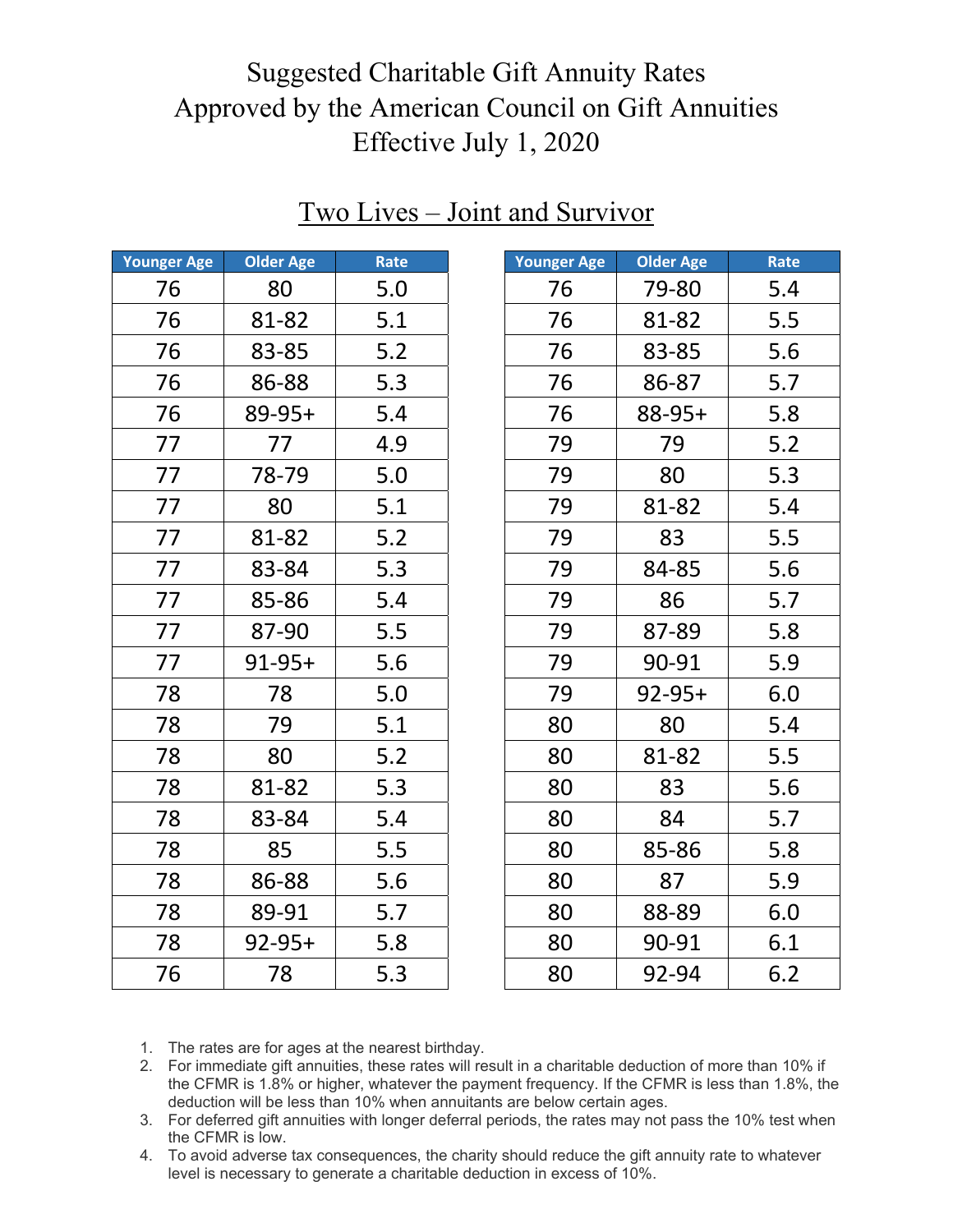| <b>Younger Age</b> | Older Age   | Rate |
|--------------------|-------------|------|
| 80                 | $95+$       | 6.3  |
| 81                 | 81          | 5.6  |
| 81                 | 82-83       | 5.7  |
| 81                 | 84          | 5.8  |
| 81                 | 85          | 5.9  |
| 81                 | 86          | 6.0  |
| 81                 | 87          | 6.1  |
| 81                 | 88-89       | 6.2  |
| 81                 | 90-91       | 6.3  |
| 81                 | 92-93       | 6.4  |
| 81                 | $94-95+$    | 6.5  |
| 82                 | 82          | 5.8  |
| 82                 | 83          | 5.9  |
| 82                 | 84          | 6.0  |
| 82                 | 85          | 6.1  |
| 82                 | 86-87       | 6.2  |
| 82                 | 88          | 6.3  |
| 82                 | 89          | 6.4  |
| 82                 | 90-91       | 6.5  |
| 82                 | 92          | 6.6  |
| 82                 | $93 - 95 +$ | 6.7  |
| 83                 | 83          | 6.0  |
| 83                 | 84          | 6.1  |

### Two Lives – Joint and Survivor

| <b>Younger Age</b> | Older Age   | Rate |
|--------------------|-------------|------|
| 83                 | 85          | 6.2  |
| 83                 | 86          | 6.3  |
| 83                 | 87          | 6.4  |
| 83                 | 88          | 6.5  |
| 83                 | 89          | 6.6  |
| 83                 | 90          | 6.7  |
| 83                 | 91-92       | 6.8  |
| 83                 | 93          | 6.9  |
| 83                 | $94 - 95 +$ | 7.0  |
| 84                 | 84          | 6.2  |
| 84                 | 85          | 6.4  |
| 84                 | 86          | 6.5  |
| 84                 | 87          | 6.6  |
| 84                 | 88          | 6.7  |
| 84                 | 89          | 6.8  |
| 84                 | 90          | 6.9  |
| 84                 | 91          | 7.0  |
| 84                 | 92          | 7.1  |
| 84                 | $93-95+$    | 7.2  |
| 85                 | 85          | 6.5  |
| 85                 | 86          | 6.6  |
| 85                 | 87          | 6.8  |
| 85                 | 88          | 6.9  |

- 2. For immediate gift annuities, these rates will result in a charitable deduction of more than 10% if the CFMR is 1.8% or higher, whatever the payment frequency. If the CFMR is less than 1.8%, the deduction will be less than 10% when annuitants are below certain ages.
- 3. For deferred gift annuities with longer deferral periods, the rates may not pass the 10% test when the CFMR is low.
- 4. To avoid adverse tax consequences, the charity should reduce the gift annuity rate to whatever level is necessary to generate a charitable deduction in excess of 10%.